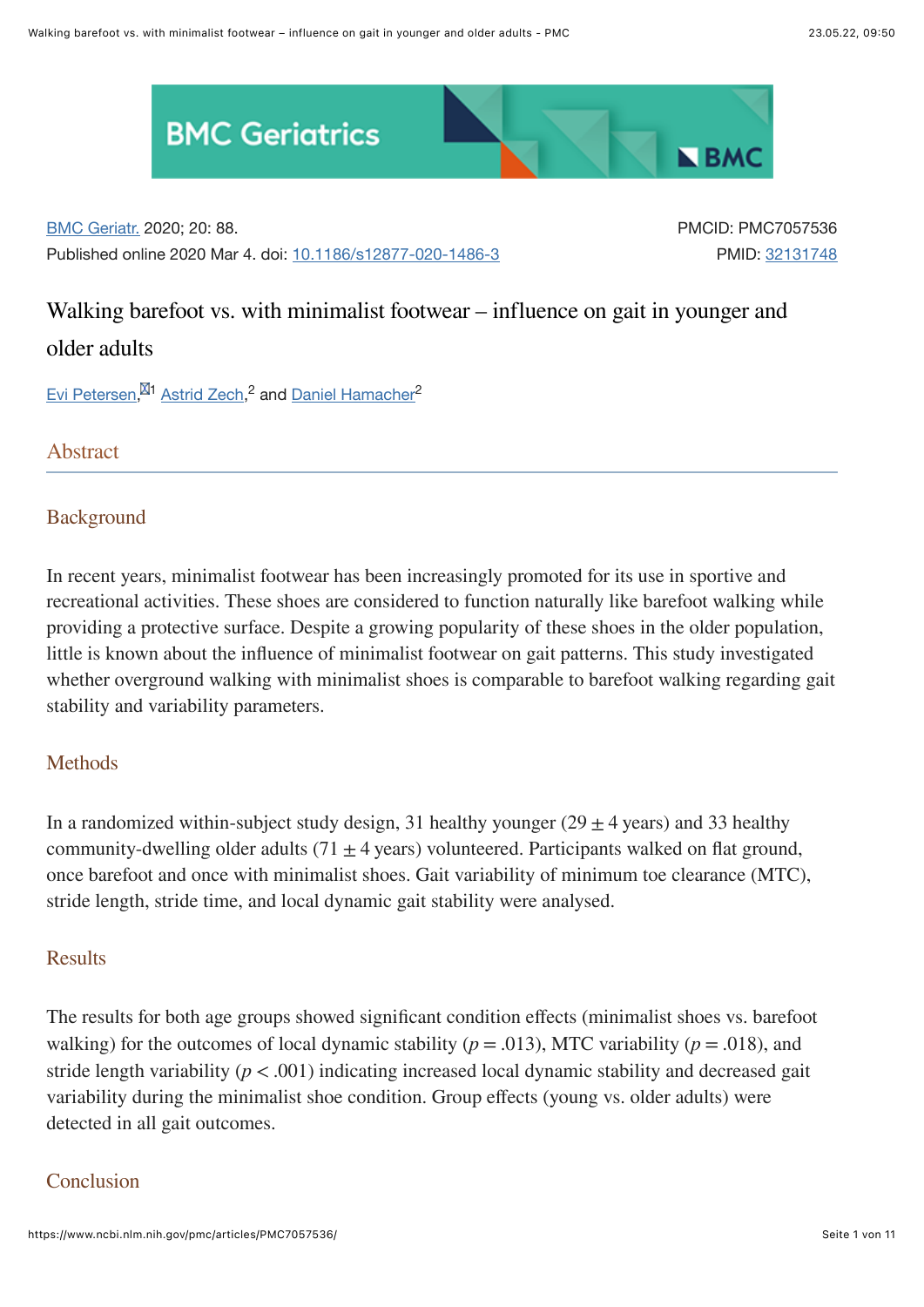Walking with minimalist shoes appeared to be associated with better gait performance than walking barefoot in both age groups. Thus, walking with minimalist shoes is not similar to barefoot walking. With respect to reducing the risk of falling, we suggest that minimalist shoes could be an alternative to barefoot walking or a transition option between shoes to barefoot for older adults.

**Keywords:** Elderly, Community-dwelling, Inertial sensors, Leguano, Minimalist shoes, Barefoot

# **Background**

Bipedal gait is one of the most fundamental sensorimotor tasks performed every day [[1](#page-8-0)]. Especially in older adults, a well-functioning gait pattern is recognized to be essential for autonomous participation in daily life [[2\]](#page-8-1). With an increase in age, however, deficiencies in gait frequently evolve while the risk of falling increases  $[3]$  $[3]$  $[3]$ . Due to degenerative processes of the neuromuscular system and other age-related adaptations, older adults typically exhibit the following gait characteristics: (i) a wider stance and extended bipedal ground contact with shorter steps [\[4](#page-8-3)] as well as (ii) a diminished swing phase [\[5](#page-8-4)]. Besides internal factors, evidence reveals that footwear as an external criterion has a significant impact on the gait pattern  $[6, 7]$  $[6, 7]$  $[6, 7]$ .

Footwear has been implicated as a factor in falls, which again is a crucial issue affecting health and quality of life in older adults  $[8, 9]$  $[8, 9]$  $[8, 9]$ . In relation to this, older adults are often advised to wear shoes with low heels and firm slip-resistant soles  $[10]$  $[10]$ . McKeon et al.  $[11]$  $[11]$  $[11]$  noted that permanent support to the foot might result in degenerative efficiency in foot muscles and sensitivity, and therefore carry a potential of adverse effects on the gait pattern. Accordingly, [[11](#page-8-10)] suggest that walking barefoot is less restricting for motion control, which increases the sensitivity of the sensory mechanisms and activates the foot and lower leg muscles. Both sensory feedback sensitivity  $[12]$  and increased foot strength [\[13\]](#page-9-1) showed to improve balance in older adults, and are therefore significant predictors in the prevention of falls. Thus, barefoot walking might result in beneficial effects on sensorimotor control.

In recent years, minimalist footwear (characterized by light weight, high flexibility and absence of cushioning material) has been increasingly promoted for its use in sportive and recreational activities. Wear of such footwear has been shown to be closely related to barefoot running conditions  $[14–16]$  $[14–16]$ . Therefore, it considered to function naturally like barefoot walking while providing a protective surface. Despite the growing popularity of these shoes in the older population, little is known about the influence of minimalist footwear on gait patterns and performance  $[17, 18]$  $[17, 18]$  $[17, 18]$  $[17, 18]$ . In relation to this, local dynamic gait stability, as well as gait variability measures, were associated with gait performance and the likelihood of falling [[19](#page-9-6), [20](#page-9-7)]. More specifically, measures of local dynamic gait stability (LDS) are capable of distinguishing between cohorts of younger and older adults, while lower levels of LDS are associated with a higher risk of falling  $[21]$ . Furthermore, the minimum foot clearance (MFC) variability is a promising gait variable that can predict the risk of falling, with greater variabilities of MFC indicating a higher risk of falling [[22](#page-9-9)].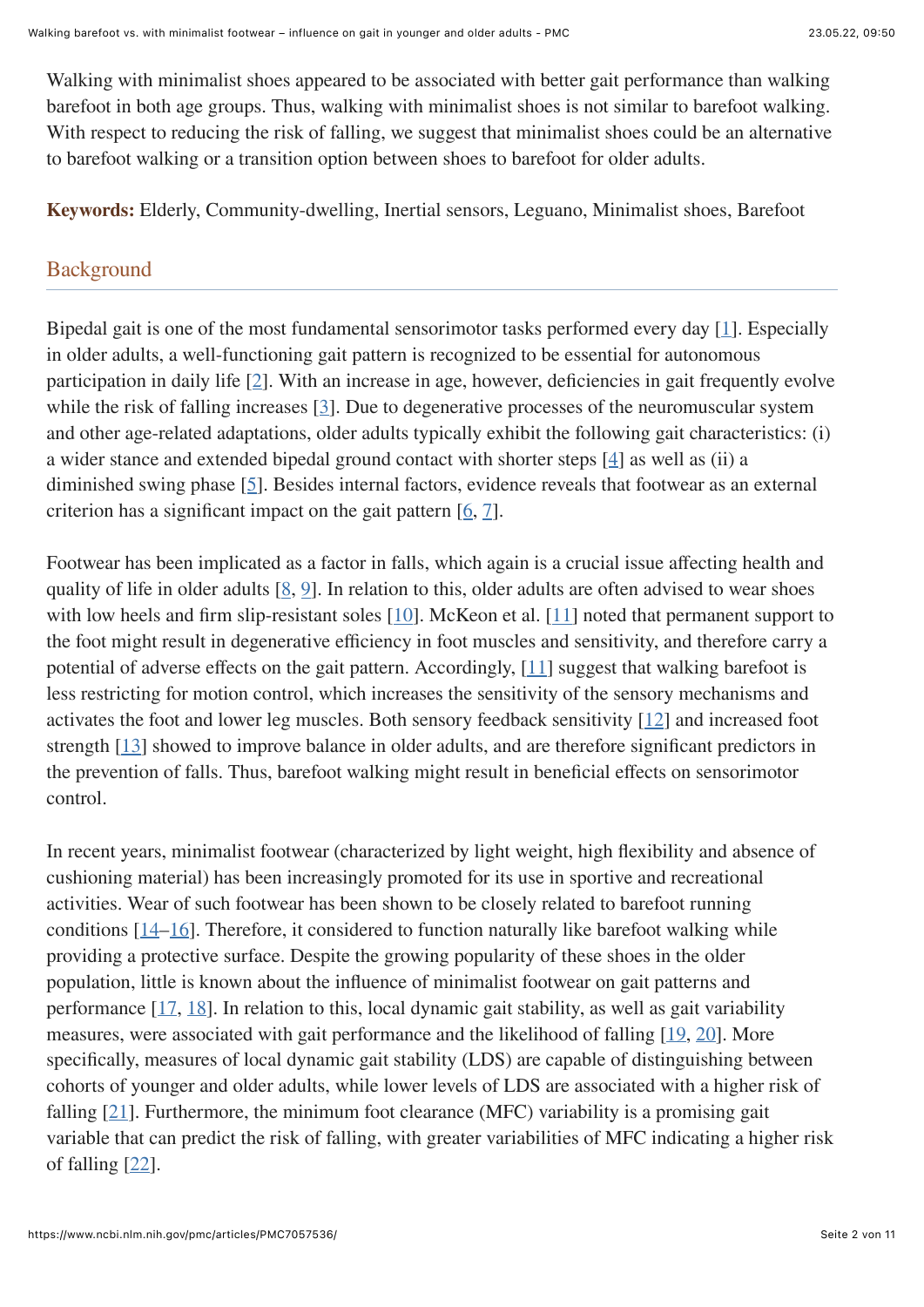In conclusion, walking with minimalist shoes seems to merge the positive effects of barefoot walking while providing a protective surface. However, the effects on the gait pattern were not sufficiently studied yet. Consequently, the primary aim of our study was to investigate if overground walking with minimalist shoes is comparable to barefoot walking regarding gait stability and variability. A study by Smith et al. [\[23\]](#page-9-10) showed that minimalist shoes provided better overall and anterior-posterior static balance than walking barefoot. Additionally, [[17](#page-9-4)] suggested that wearing minimalist shoes could provide benefits of barefoot walking in respect to fall prevention, while simultaneously offering some protection and support to the feet. Therefore, we predicted that overground walking with minimalist shoes is associated with higher gait stability and lower gait variability. We furthermore analyzed whether this relationship is similar in young and older adults.

# **Methods**

#### **Participants**

In a randomized within-subject study design, gait data of 31 healthy younger (17 female, 14 male, age:  $29 \pm 4$  years; BMI:  $23 \pm 2$ ) and 33 healthy community-dwelling older (20 female, 13 male, age: 71  $\pm$  4 years; BMI: 27  $\pm$  4) participants were collected. We advertised in the local newspaper and at a local sport club to recruit the participants of this study.

Inclusion criteria were the age of  $\leq 35$  years for the younger group and  $\geq 65$  years for the older group. Participants had to be able to walk throughout 5 minutes without the need to pause or the use of assisting equipment. Additionally, participants had to be unfamiliar with regular barefoot walking or walking with minimalist shoes. Any self-reported motor-functional impairments that could affect gait performance, such as acute musculoskeletal disorders or neurological diseases, led to exclusion from the study. All subjects provided their written informed consent to their voluntary participation in this study as well as their allowance for publication, which has been approved by the local ethics committee (protocol no. FSV 16/13) and followed the principles of the Helsinki Declaration.

# Testing procedure

To capture kinematic data, wireless inertial sensors (MTw2, Xsens Technologies B.V., Enschede, The Netherlands, range of measurement of angular velocity:  $\pm 1200$  deg/s, sampling rate: 100 Hz) were attached to the participants' right forefeet using tape. The participants were block randomized to the different test condition sequences by using the computer-based program *Research Randomizer* (<https://www.randomizer.org/>). Further, participants were asked to walk at their preferred walking pace back and forth on a 25 m track inside a sports hall with flat ground. The following test conditions were performed in a randomized and balanced order: 1) barefoot walking and 2) walking with minimalist shoes (leguano classic, leguano GmbH, Buchholz, Germany; material: 53% polyamide, 38% lyocell, 7% polypropylene, 2% elastane, Sole: 100% LIFOLIT®). Participants walked for 3 minutes under each condition. The resting time between the test conditions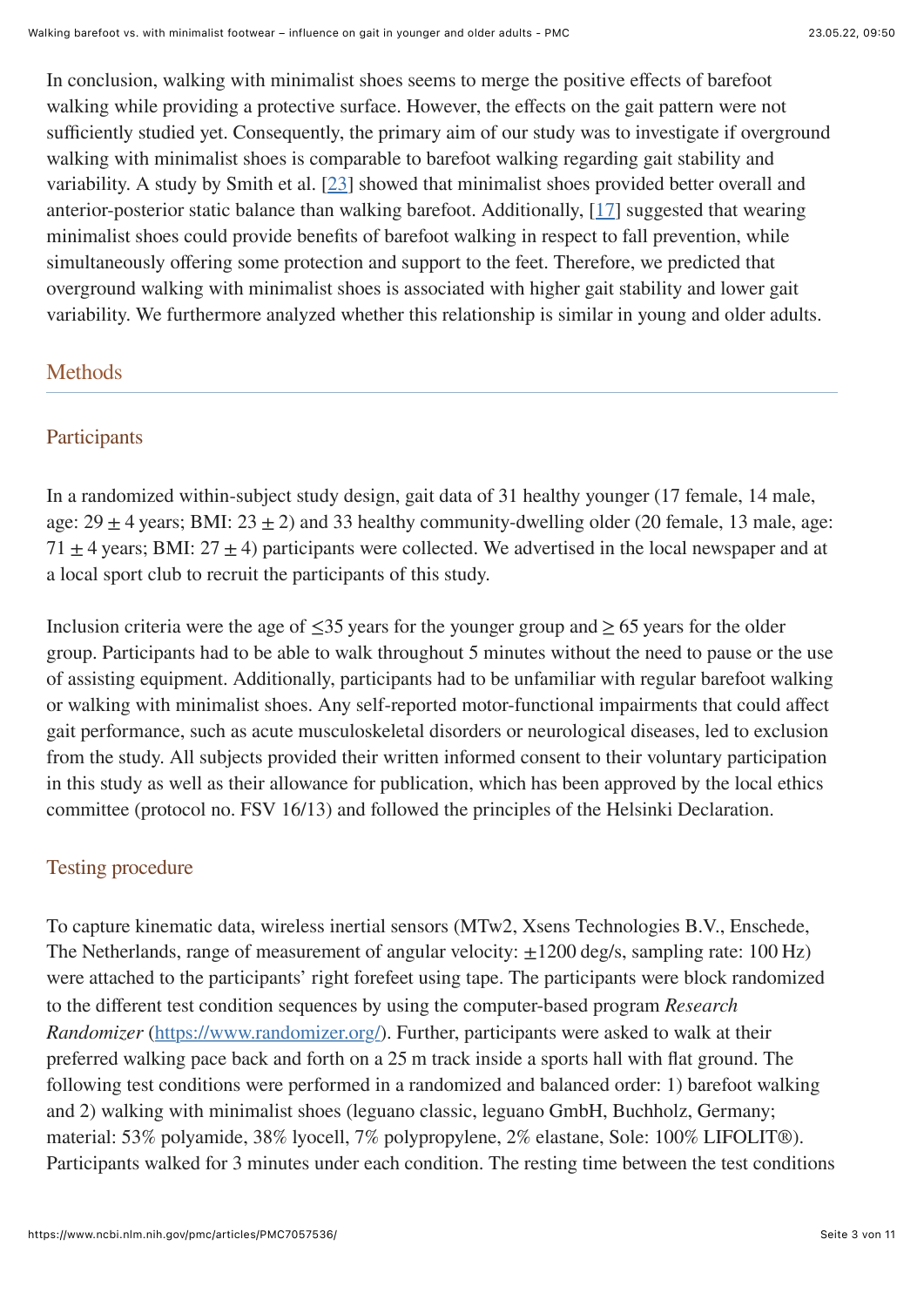was 5 minutes. Prior to each of the testing conditions, participants walked for approximately 1 minute back and forth the track to familiarize themselves with the corresponding test condition and to improve reliability [\[24\]](#page-10-0).

#### Data analysis and statistics

The data analysis included gait variability measures as well as the local dynamic gait stability for which the largest Lyapunov exponent (*λ*) was calculated. We removed the first strides (from the start to the first turn after 25 m) of each trial as well as the last strides (from the last turn to the stop) to avoid possible transients, e.g. to analyze steady-state gait [[25\]](#page-10-1). Furthermore, we removed the first 2.5 m of each section between two successive turns to exclude the acceleration periods after turning [\[26\]](#page-10-2). To account for possible deceleration periods before turning, the last 2.5 m were excluded from the subsequent analysis as well. At least 50 strides should be analyzed for gait variability measures [\[27\]](#page-10-3). In this study, the first 80 valid strides within each trial were analyzed.

To calculate the gait measures a) stride length, b) stride time and c) minimum toe clearance (MTC), we used a published algorithm  $[25]$ . As gait variability measures, the intraindividual standard deviations of each gait measure were analysed. To quantify *λ,* we time-normalized the threedimensional angular velocity data of the 80 valid strides to 8000 samples. To reconstruct the state space, we applied the embedding approach. The time delay (9 samples) and the embedded dimension ( $dE = 6$ ) were determined, using the first minimum mutual information [[28](#page-10-4)] and the global false nearest neighbors method, respectively [[29\]](#page-10-5). The *λ* was determined using the Rosensteins algorithm [\[30\]](#page-10-6), which we implemented in MATLAB (version 2016a, TheMathWorks BV, Natrick, USA). The Euclidean distance of each nearest neighbor state space was tracked while the mean of the logarithm of the divergence curve was calculated.  $\lambda$  is defined as the slope (linear fit) through 0–0.5 strides. The implementation was validated previously  $[25]$  $[25]$  $[25]$ . Using IBM SPSS Statistics (V 21.0) for all statistical procedures, a two factor (condition: barefoot and minimalist footwear; age: younger and older adults) variance analysis with repeated measures was applied to identify differences across the two conditions.

#### Results

As Fig. [1](https://www.ncbi.nlm.nih.gov/pmc/articles/PMC7057536/figure/Fig1/) illustrates, the results show significant condition effects (minimalist shoes vs. barefoot walking) for the outcomes of local dynamic stability ( $p = .013$ , partial  $\eta^2 = 0.10$ ), MTC variability  $(p = .018$ , partial  $\eta^2 = 0.09$ ), and stride length variability  $(p < .001$ , partial  $\eta^2 = 0.26$ ). These outcomes indicate increased local dynamic stability (lower largest Lyapunov exponent) and decreased gait variability during the minimalist shoe condition. There was no condition effect on stride time variability. Group effects (young vs. older adults) in all gait outcomes (LDS:  $p < .001$ , partial  $\eta^2 = 0.30$ ; MTC variability:  $p = .006$ , partial  $\eta^2 = 0.12$ ; stride length variability:  $p = .004$ , partial  $\eta^2 = 0.13$ ; stride time variability:  $p = < .001$ , partial  $\eta^2 = 0.26$ ) were found. These effects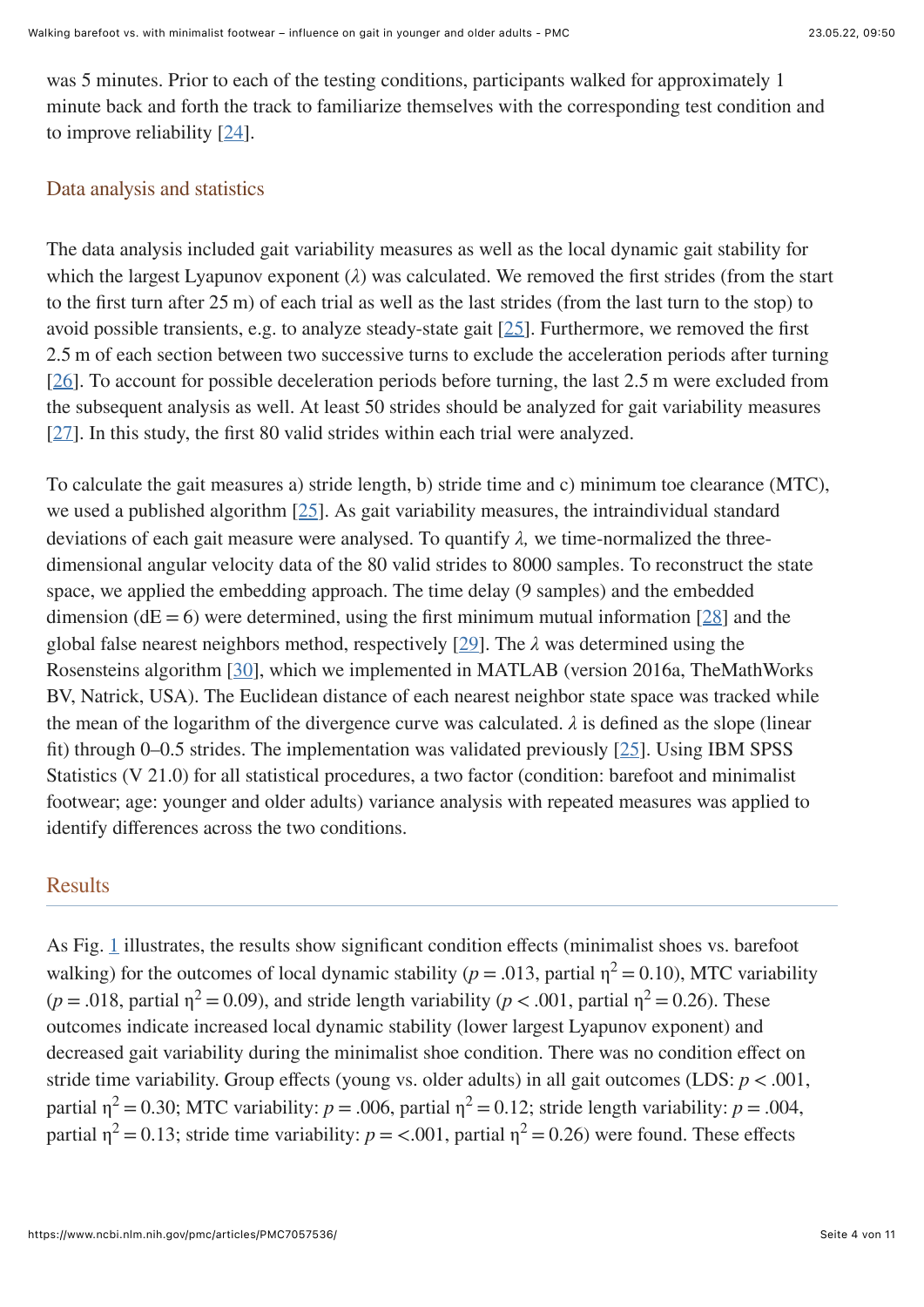indicate better LDS in younger participants and, surprisingly, better (lower) gait variability in older participants. There was no significant interaction effect between the walking condition and the group condition.



#### $Fig. 1$

Gait stability and variability in younger and older adults – barefoot vs. minimalist shoes

# **Discussion**

To the best of our knowledge, this is the first study that investigated whether overground walking with minimalist shoes is comparable to barefoot walking regarding gait stability and variability parameters in both younger and older adults. Current research discussed the use of minimalist shoes as an alternative to barefoot running or a method of transitioning between shod and barefoot running for athletes [[23](#page-9-10)]. Overall and valid for both age groups, our results suggest that walking with minimalist shoes is associated with better gait stability and variability measures, thus, with a lower risk of falling [\[21,](#page-9-8) [22\]](#page-9-9). Consequently, walking with minimalist shoes is not similar to barefoot walking, and the positive effects of barefoot walking  $[11]$  $[11]$  are not necessarily generalizable to walking with minimalist shoes.

In order to reduce the risk of falling, we suggest that walking training with minimalist shoes could be an alternative to barefoot walking or a transition option between shoes to barefoot for older adults. Our proposition is in line with  $[17]$ , who state that wearing minimalist shoes could provide benefits of barefoot walking in respect of fall prevention, while simultaneously offering some protection and support to the feet. Further, wearing minimalist shoes might help older adults to overcome different barriers, which are associated with walking barefoot. Often reported barriers are being ashamed of one's own feet, fear of falling or fear of instability as well as the sense of having cold feet  $[10, 31]$  $[10, 31]$  $[10, 31]$  $[10, 31]$  $[10, 31]$ .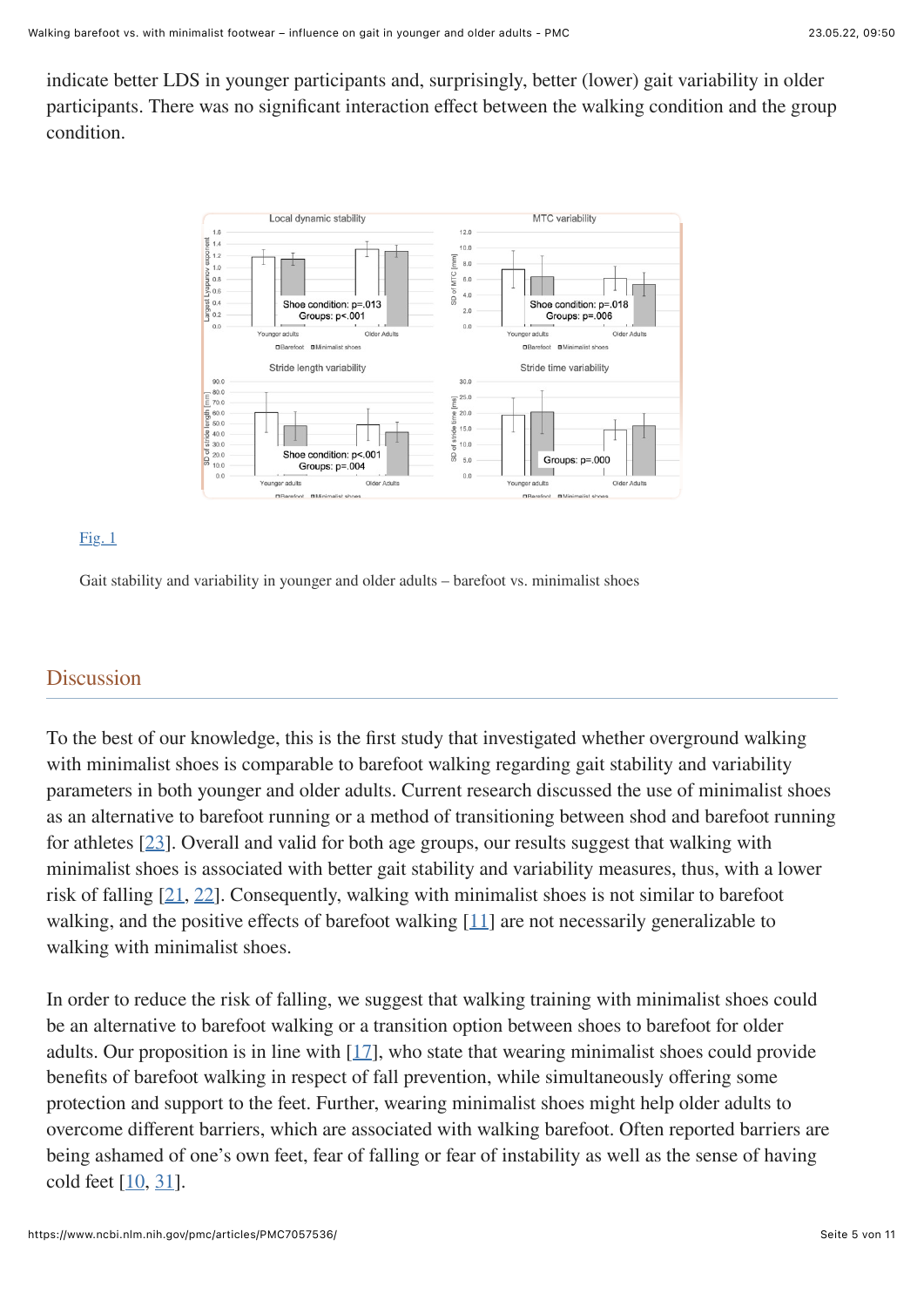Research on younger adults and children [[15](#page-9-11)] showed that barefoot training can result in long-term outcomes, such as reduced ankle dorsiflexion at foot strike. That points to the prospect that wearing minimalist footwear regularly could have a positive impact on reducing the risk of falling. In one of their recent studies, Franklin et al. [[32\]](#page-10-8) investigated whether wearing minimalist shoes daily for 4 months could lead to improvements in balance and foot strength, which are both critical variables concerning a functional gait pattern. Preliminary results show that training with minimalist shoes can improve both parameters and thereby emphasize the potential of minimalist shoe use to reduce the risk of falling. That is in line with our results, which show that the use of minimalist shoes improved gait stability compared to barefoot walking.

We found less LDS in older adults compared to younger adults. This outcome has been frequently reported [[19](#page-9-6)–[21\]](#page-9-8). In contrast, it is surprising that older adults showed better (lower) gait variability than younger adults. A recent study by Hamacher et al. [\[33\]](#page-10-9) reported similar outcomes. In their study, younger and older participants walked in their own shoes; however, the same system and algorithms were applied [[33\]](#page-10-9). In the current study, younger adults show a much higher MTC, stride length and stride time variability during barefoot walking and walking with minimalist shoes compared to the younger participants of [\[33](#page-10-9)], walking in their own shoes. The older adults of the current study, on the other hand, show only a minor increase in gait variability compared to the older participants of the other study. We conclude that the group effect of the gait variability measures could be the result of younger adults adapting more quickly to an unfamiliar walking condition (walking barefoot / walking with minimalist shoes) to maintain local dynamic stability. This effect seems to be less pronounced in older adults. Since this is speculative, more research is needed to investigate the issue.

#### Study limitations and future research implications

We want to acknowledge four main study limitations. First, this research involved healthy community-dwelling older adults. Therefore, our current findings may not apply to older adults with health issues or already existing impairments. Most older adults have a higher risk of falling when confronted with existing dysfunctions concerning the gait pattern [[34](#page-10-10)]. This fact points to the potential of future research within clinical settings.

Second, the participants of this study did not walk in their own shoes. Implementing this third condition to the testing procedure could have revealed more knowledge of how minimalist shoes influence gait in comparison to normal shoes, which are worn in daily life. Additionally, it would have made our results even more comparable to other studies. However, this question was not subject of our current study. We also ran our tests for only one type of minimalist shoe. Considering the growth of diversity in products, we encourage future research to compare the influence of different minimalist footwear as well as to include aspects of practicability regarding minimalist shoes for older adults.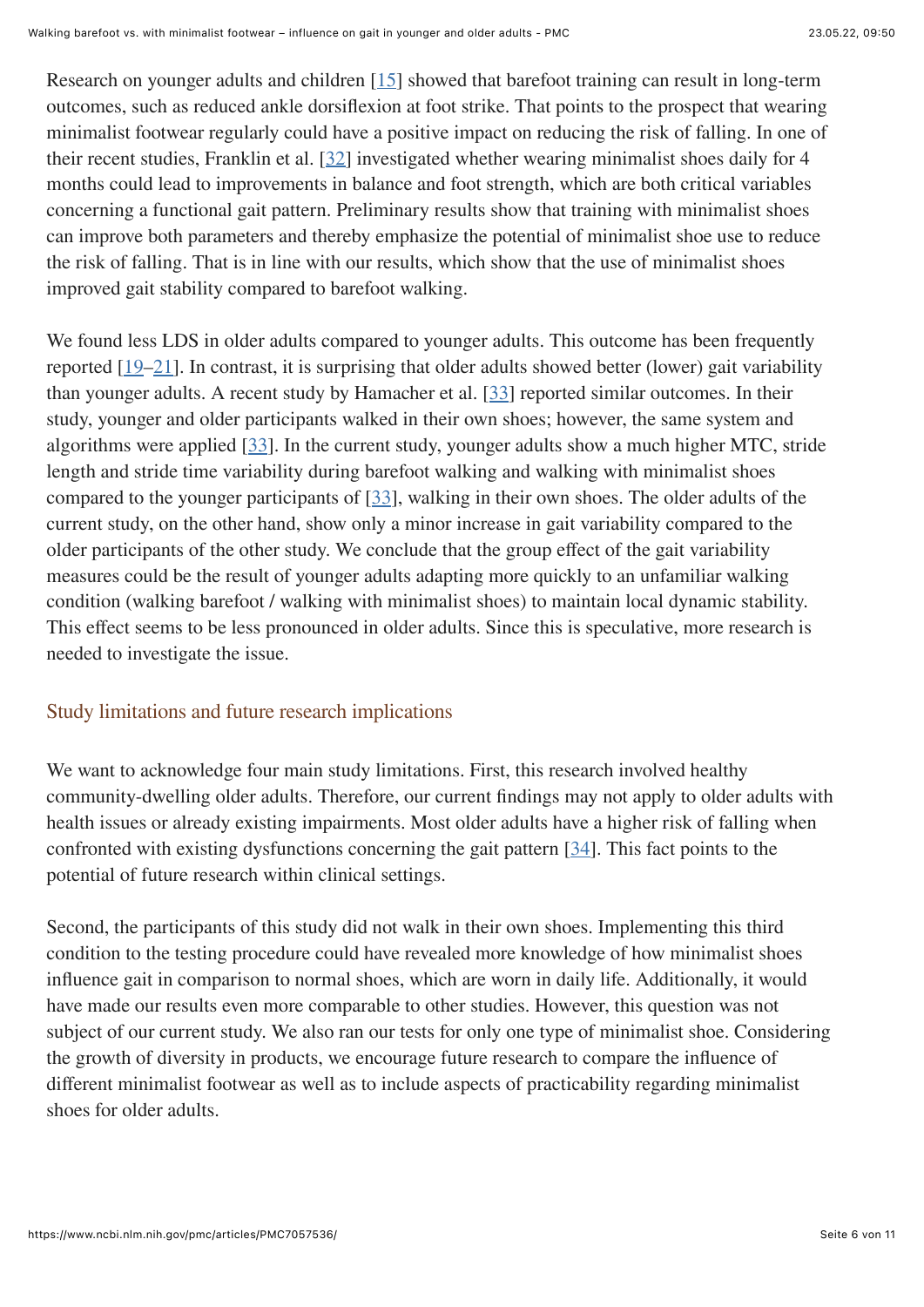Third, the application side in this study was a gym, proving a flat ground. Thus, our findings are limited to overground walking on an even surface. According to Zurales et al. [\[35\]](#page-10-11), however, uneven surfaces are strong predictors of falls among older adults. Additionally and in line with Li et al. [[36](#page-10-12)], falls occurred more often outdoors than indoors among older adults. Thus, future research should consider testing on an uneven surface, for instance, outdoors.

Last, this study focused on short-term effects. We suggest that future research should target longterm effects of fall prevention training with minimalist shoes or extended periods of wearing minimalist shoes during daily activity. Certainly, a systematic overview of the existing literature would enrich this scope of research.

# Conclusion

This study demonstrates for walking in a straight line on flat ground that minimalist shoes, as compared to walking barefoot, have significantly different effects on gait and fall predicting parameters such as gait stability (LDS) and variability (MTC). Effects were observed for the group of younger as well as older adults. Walking with minimalist shoes was overall associated with better gait performance than walking barefoot. This finding hence demonstrates the potential of minimalist shoes as a means to prevent falls. We conclude that there is a need for future research to investigate the benefits of minimalist shoes for more complex walking tasks such as walking on uneven ground. Further, the long-term effects of minimalist usage need to be explored, particulary in relation to standard footwear. Simultaneously, we make a call for a systematic review of the literature concerned with minimalist footwear and the risk of falling.

# Acknowledgments

We thank all participants of this study and the two reviewer.

# Abbreviations

- LDS Local dynamic gait stability MFC Minimum foot clearance MTC Minimum toe clearance
- *λ* Lyapunov exponent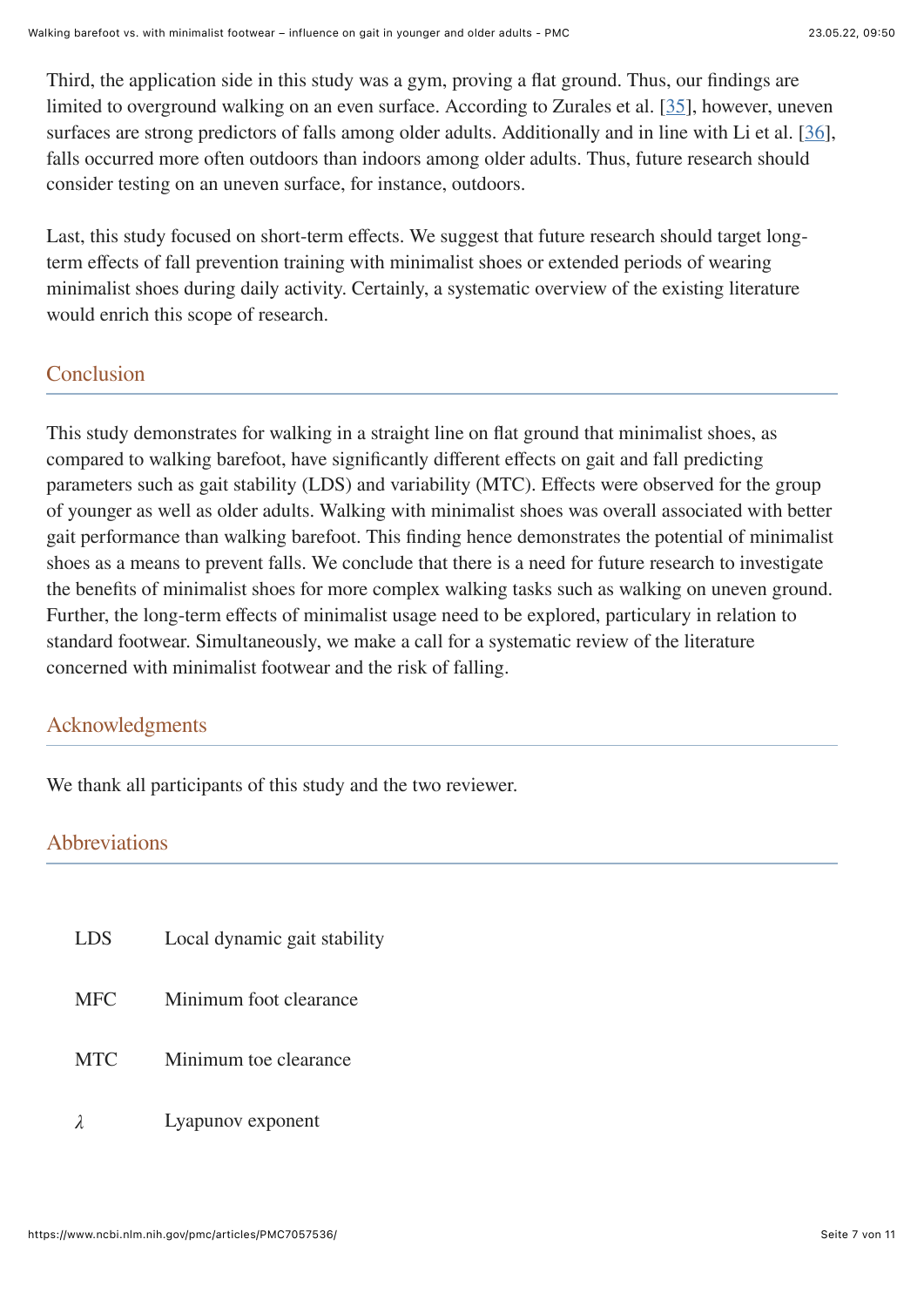# Authors' contributions

EP, DH and AZ were all fully involved in the planning of the study and preparation of the manuscript. EP collected the data for this study. EP and DH wrote the first draft of the manuscript and AZ advised. Each of the authors has read and concurs with the content in the final manuscript. The author(s) read and approved the final manuscript.

## Funding

This research did not receive any grant from funding agencies in the public, commercial, or not-forprofit sectors.

# Availability of data and materials

The dataset for this manuscript is not publicly available, however, requests to access the datasets can be directed to Evi Petersen (evi.petersen@usn.no).

# Ethics approval and consent to participate

All subjects provided their written informed consent to their voluntary participation in this study and for the publication of their data. The study has been approved by the local ethics committee of Faculty of Social and Behavioural Sciences, Friedrich Schiller University Jena (protocol number: FSV 16/13) and followed the principles of the Helsinki Declaration.

# Consent for publication

Not applicable.

# Competing interests

None. The authors declare that the research was conducted in the absence of any commercial or financial relationships that could be construed as a potential conflict of interest.

# Footnotes

#### **Publisher's Note**

Springer Nature remains neutral with regard to jurisdictional claims in published maps and institutional affiliations.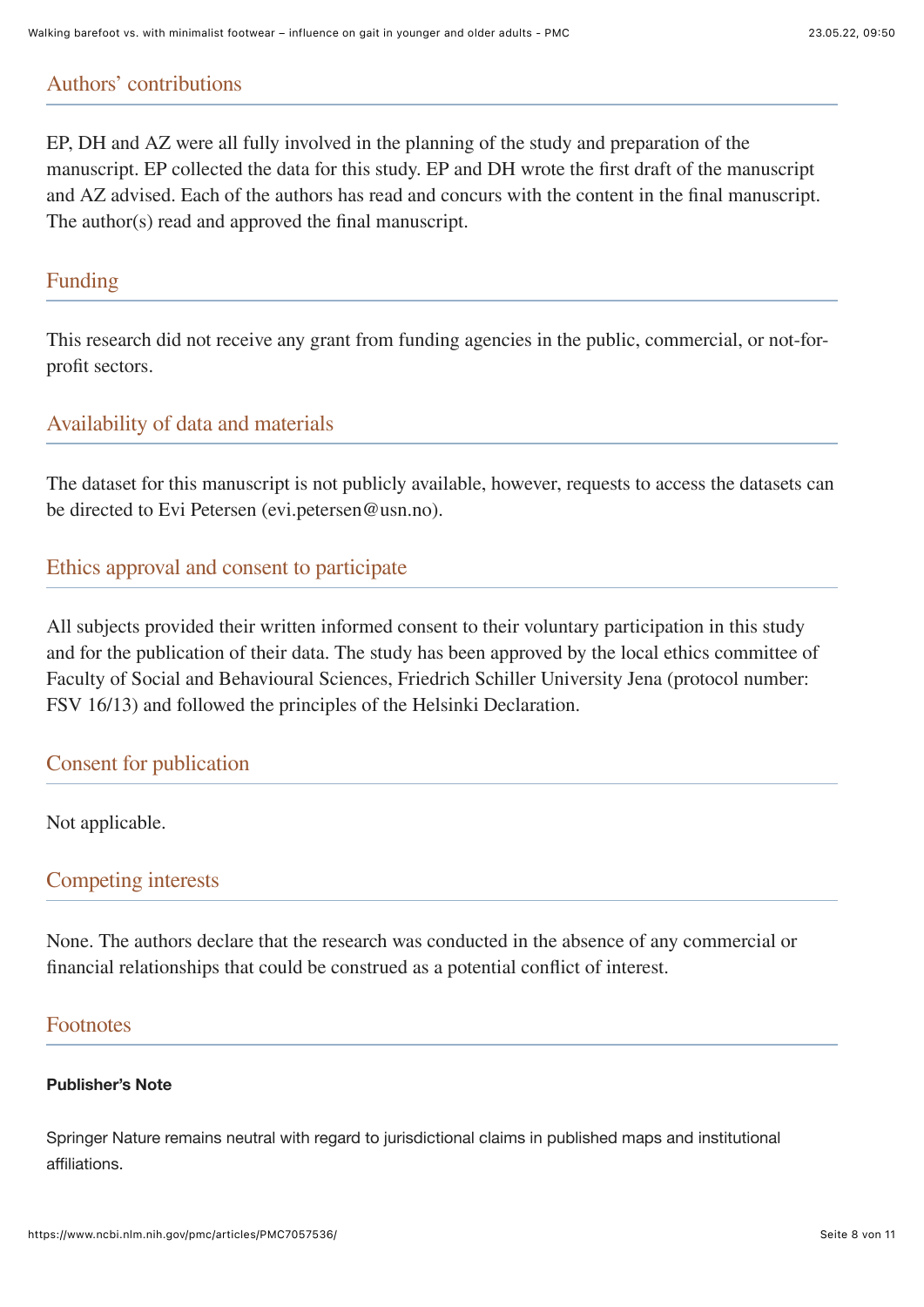#### Contributor Information

Evi Petersen, Email: [evi.petersen@usn.no](mailto:dev@null).

Astrid Zech, Email: [astrid.zech@uni-jena.de](mailto:dev@null).

Daniel Hamacher, Email: [daniel.hamacher@uni-jena.de](mailto:dev@null).

#### References

<span id="page-8-0"></span>1. Bramble DM, Lieberman DE. Endurance running and the evolution of homo. *Nature.* 2004;**432**(7015):345–352. doi: 10.1038/nature03052. [[PubMed\]](https://pubmed.ncbi.nlm.nih.gov/15549097) [\[CrossRef](https://doi.org/10.1038%2Fnature03052)] [[Google Scholar\]](https://scholar.google.com/scholar_lookup?journal=Nature&title=Endurance+running+and+the+evolution+of+homo&author=DM+Bramble&author=DE+Lieberman&volume=432&issue=7015&publication_year=2004&pages=345-352&pmid=15549097&doi=10.1038/nature03052&)

<span id="page-8-1"></span>2. Stolze H, Klebe S, Zechlin C, Baecker C, Friege L, Deuschl G. Falls in frequent neurological diseases. *J Neurol.* 2004;**251**(1):79–84. doi: 10.1007/s00415-004-0276-8. [[PubMed\]](https://pubmed.ncbi.nlm.nih.gov/14999493) [\[CrossRef](https://doi.org/10.1007%2Fs00415-004-0276-8)] [[Google Scholar\]](https://scholar.google.com/scholar_lookup?journal=J+Neurol&title=Falls+in+frequent+neurological+diseases&author=H+Stolze&author=S+Klebe&author=C+Zechlin&author=C+Baecker&author=L+Friege&volume=251&issue=1&publication_year=2004&pages=79-84&pmid=14999493&doi=10.1007/s00415-004-0276-8&)

<span id="page-8-2"></span>3. Maki BE. Gait changes in older adults: predictors of falls or indicators of fear? *J Am Geriatr Soc.* 1997;**45**(3):313–320. doi: 10.1111/j.1532-5415.1997.tb00946.x. [[PubMed\]](https://pubmed.ncbi.nlm.nih.gov/9063277) [\[CrossRef](https://doi.org/10.1111%2Fj.1532-5415.1997.tb00946.x)] [[Google Scholar\]](https://scholar.google.com/scholar_lookup?journal=J+Am+Geriatr+Soc&title=Gait+changes+in+older+adults:+predictors+of+falls+or+indicators+of+fear?&author=BE+Maki&volume=45&issue=3&publication_year=1997&pages=313-320&pmid=9063277&doi=10.1111/j.1532-5415.1997.tb00946.x&)

<span id="page-8-3"></span>4. Judge JO, Davis RB, 3rd, Ounpuu S. Step length reductions in advanced age: the role of ankle and hip kinetics. *J Gerontol A Biol Sci Med Sci.* 1996;**51**[\(6\):M303–M312. doi: 10.1093/gerona/51A.6.M303. \[P](https://scholar.google.com/scholar_lookup?journal=J+Gerontol+A+Biol+Sci+Med+Sci&title=Step+length+reductions+in+advanced+age:+the+role+of+ankle+and+hip+kinetics&author=JO+Judge&author=RB+Davis&author=S+Ounpuu&volume=51&issue=6&publication_year=1996&pages=M303-M312&pmid=8914503&doi=10.1093/gerona/51A.6.M303&)[ubMed](https://pubmed.ncbi.nlm.nih.gov/8914503)[\] \[C](https://scholar.google.com/scholar_lookup?journal=J+Gerontol+A+Biol+Sci+Med+Sci&title=Step+length+reductions+in+advanced+age:+the+role+of+ankle+and+hip+kinetics&author=JO+Judge&author=RB+Davis&author=S+Ounpuu&volume=51&issue=6&publication_year=1996&pages=M303-M312&pmid=8914503&doi=10.1093/gerona/51A.6.M303&)[rossRe](https://doi.org/10.1093%2Fgerona%2F51A.6.M303)[f\] \[Google](https://scholar.google.com/scholar_lookup?journal=J+Gerontol+A+Biol+Sci+Med+Sci&title=Step+length+reductions+in+advanced+age:+the+role+of+ankle+and+hip+kinetics&author=JO+Judge&author=RB+Davis&author=S+Ounpuu&volume=51&issue=6&publication_year=1996&pages=M303-M312&pmid=8914503&doi=10.1093/gerona/51A.6.M303&) Scholar]

<span id="page-8-4"></span>5. Jahn K, Zwergal A, Schniepp R. Gait disturbances in old age: classification, diagnosis, and treatment from a neurological perspective. *Dtsch Arztebl Int.* 2010;**107**(17):306–315. [\[PMC free article](https://www.ncbi.nlm.nih.gov/pmc/articles/PMC2872829/)] [[PubMed\]](https://pubmed.ncbi.nlm.nih.gov/20490346) [\[Google Scholar](https://scholar.google.com/scholar_lookup?journal=Dtsch+Arztebl+Int&title=Gait+disturbances+in+old+age:+classification,+diagnosis,+and+treatment+from+a+neurological+perspective&author=K+Jahn&author=A+Zwergal&author=R+Schniepp&volume=107&issue=17&publication_year=2010&pages=306-315&pmid=20490346&)]

<span id="page-8-5"></span>6. Lord SR. Shoe characteristics and balance in older women. *J Am Geriatr Soc.* 1996;**44**(4):429–433. doi: 10.1111/j.1532- 5415.1996.tb06416.x. [\[PubMed](https://pubmed.ncbi.nlm.nih.gov/8636591)] [[CrossRef\]](https://doi.org/10.1111%2Fj.1532-5415.1996.tb06416.x) [\[Google Scholar](https://scholar.google.com/scholar_lookup?journal=J+Am+Geriatr+Soc&title=Shoe+characteristics+and+balance+in+older+women&author=SR+Lord&volume=44&issue=4&publication_year=1996&pages=429-433&pmid=8636591&doi=10.1111/j.1532-5415.1996.tb06416.x&)]

<span id="page-8-6"></span>7. Connell BR, Wolf SL. Environmental and behavioral circumstances associated with falls at home among healthy elderly individuals. *Arch Phys Med Rehabil.* 1997;**78**(2):179–186. doi: 10.1016/S0003-9993(97)90261-6. [\[PubMed](https://pubmed.ncbi.nlm.nih.gov/9041900)] [\[CrossRef](https://doi.org/10.1016%2FS0003-9993(97)90261-6)] [\[Google Scholar\]](https://scholar.google.com/scholar_lookup?journal=Arch+Phys+Med+Rehabil&title=Environmental+and+behavioral+circumstances+associated+with+falls+at+home+among+healthy+elderly+individuals&author=BR+Connell&author=SL+Wolf&volume=78&issue=2&publication_year=1997&pages=179-186&pmid=9041900&doi=10.1016/S0003-9993(97)90261-6&)

<span id="page-8-7"></span>8. Lord S, Sherrington C, Menz H, Close J. Falls in older people: risk factors and strategies for prevention. Cambridge: Cambridge University Press; 2007. 10.1017/CBO9780511722233.

<span id="page-8-8"></span>9. Bloch F, Thibaud M, Tournoux-Facon C, Brèque C, Rigaud AS, Dugué B, et al. Estimation of the risk factors for falls in the elderly: can meta-analysis provide a valid answer? *Geriatr Gerontol Int.* 2013;**13**(2):250–263. doi: 10.1111/j.1447- 0594.2012.00965.x. [\[PubMed](https://pubmed.ncbi.nlm.nih.gov/23185998)] [[CrossRef\]](https://doi.org/10.1111%2Fj.1447-0594.2012.00965.x) [\[Google Scholar](https://scholar.google.com/scholar_lookup?journal=Geriatr+Gerontol+Int&title=Estimation+of+the+risk+factors+for+falls+in+the+elderly:+can+meta-analysis+provide+a+valid+answer?&author=F+Bloch&author=M+Thibaud&author=C+Tournoux-Facon&author=C+Br%C3%A8que&author=AS+Rigaud&volume=13&issue=2&publication_year=2013&pages=250-263&pmid=23185998&doi=10.1111/j.1447-0594.2012.00965.x&)]

<span id="page-8-9"></span>10. Menant JC, Steele JR, Menz HB, Munro BJ, Lord SR. Optimizing footwear for older people at risk of falls. *J Rehabil Res Dev.* 2008;**45**(8):1167–1181. doi: 10.1682/JRRD.2007.10.0168. [[PubMed\]](https://pubmed.ncbi.nlm.nih.gov/19235118) [\[CrossRef](https://doi.org/10.1682%2FJRRD.2007.10.0168)] [[Google Scholar\]](https://scholar.google.com/scholar_lookup?journal=J+Rehabil+Res+Dev&title=Optimizing+footwear+for+older+people+at+risk+of+falls&author=JC+Menant&author=JR+Steele&author=HB+Menz&author=BJ+Munro&author=SR+Lord&volume=45&issue=8&publication_year=2008&pages=1167-1181&pmid=19235118&doi=10.1682/JRRD.2007.10.0168&)

<span id="page-8-10"></span>11. McKeon PO, Hertel J, Bramble D, Davis I. The foot core system: a new paradigm for understanding intrinsic foot muscle function. *Br J Sports Med.* 2014;**49**[:290. doi: 10.1136/bjsports-2013-092690. \[P](https://scholar.google.com/scholar_lookup?journal=Br+J+Sports+Med&title=The+foot+core+system:+a+new+paradigm+for+understanding+intrinsic+foot+muscle+function&author=PO+McKeon&author=J+Hertel&author=D+Bramble&author=I+Davis&volume=49&publication_year=2014&pages=290&pmid=24659509&doi=10.1136/bjsports-2013-092690&)[ubMed](https://pubmed.ncbi.nlm.nih.gov/24659509)[\] \[](https://scholar.google.com/scholar_lookup?journal=Br+J+Sports+Med&title=The+foot+core+system:+a+new+paradigm+for+understanding+intrinsic+foot+muscle+function&author=PO+McKeon&author=J+Hertel&author=D+Bramble&author=I+Davis&volume=49&publication_year=2014&pages=290&pmid=24659509&doi=10.1136/bjsports-2013-092690&)[CrossRe](https://doi.org/10.1136%2Fbjsports-2013-092690)[f\] \[Google](https://scholar.google.com/scholar_lookup?journal=Br+J+Sports+Med&title=The+foot+core+system:+a+new+paradigm+for+understanding+intrinsic+foot+muscle+function&author=PO+McKeon&author=J+Hertel&author=D+Bramble&author=I+Davis&volume=49&publication_year=2014&pages=290&pmid=24659509&doi=10.1136/bjsports-2013-092690&) Scholar]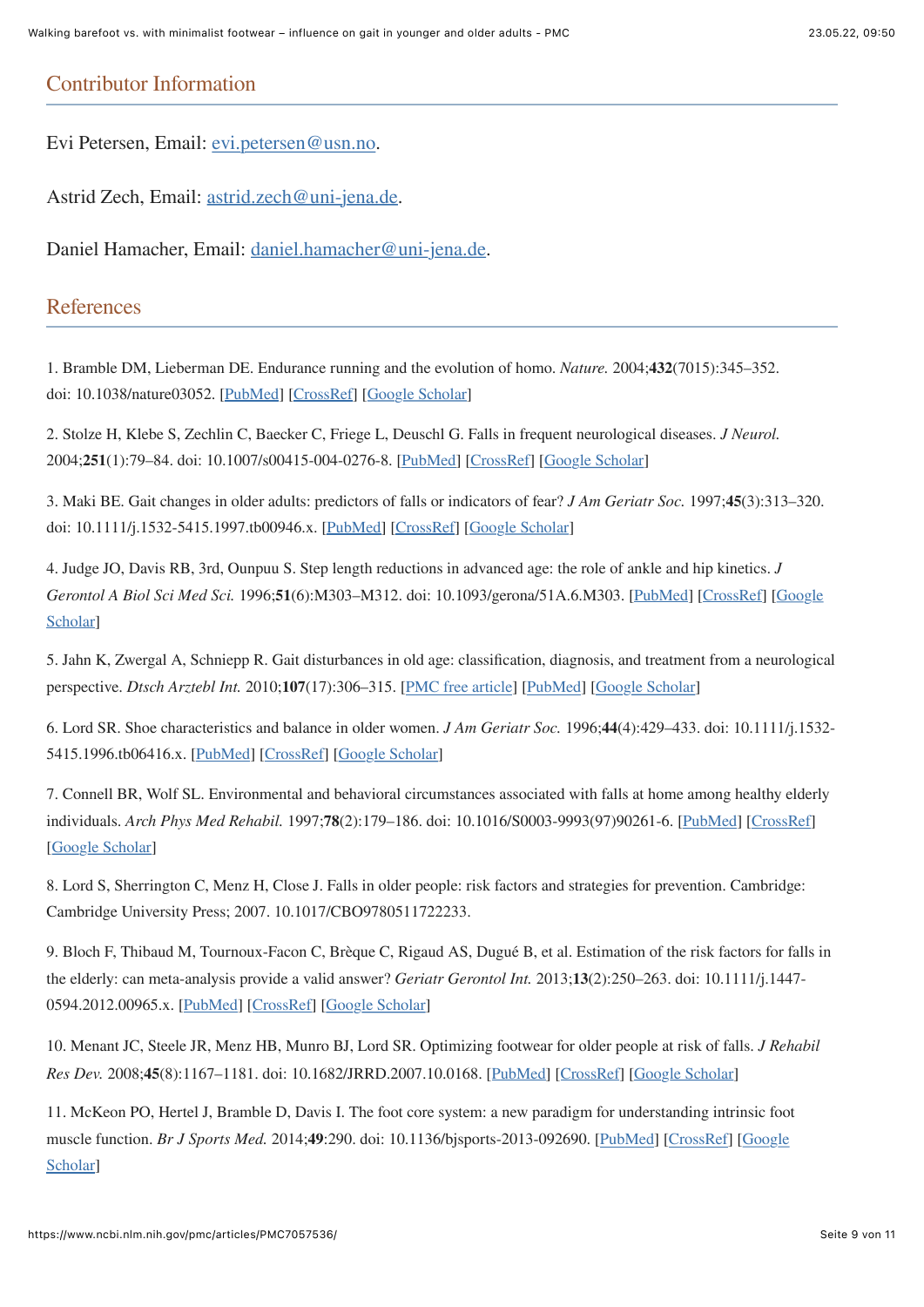<span id="page-9-0"></span>12. Machado ÁS, da Silva CBP, da Rocha ES, Carpes FP. Effects of plantar foot sensitivity manipulation on postural control of young adult and elderly. *Rev Bras Reumatol Engl Ed.* 2017;**57**(1):30–36. doi: 10.1016/j.rbr.2015.11.005. [\[PubMed](https://pubmed.ncbi.nlm.nih.gov/28137400)] [[CrossRef\]](https://doi.org/10.1016%2Fj.rbr.2015.11.005) [\[Google Scholar](https://scholar.google.com/scholar_lookup?journal=Rev+Bras+Reumatol+Engl+Ed&title=Effects+of+plantar+foot+sensitivity+manipulation+on+postural+control+of+young+adult+and+elderly&author=%C3%81S+Machado&author=CBP+da+Silva&author=ES+da+Rocha&author=FP+Carpes&volume=57&issue=1&publication_year=2017&pages=30-36&pmid=28137400&doi=10.1016/j.rbr.2015.11.005&)]

<span id="page-9-1"></span>13. Spink MJ, Fotoohabadi MR, Wee E, Hill KD, Lord SR, Menz HB. Foot and ankle strength, range of motion, posture, and deformity are associated with balance and functional ability in older adults. *Arch Phys Med Rehabil.* 2011;**92**(1):68– 75. doi: 10.1016/j.apmr.2010.09.024. [\[PubMed\]](https://pubmed.ncbi.nlm.nih.gov/21187207) [\[CrossRef](https://doi.org/10.1016%2Fj.apmr.2010.09.024)] [[Google Scholar\]](https://scholar.google.com/scholar_lookup?journal=Arch+Phys+Med+Rehabil&title=Foot+and+ankle+strength,+range+of+motion,+posture,+and+deformity+are+associated+with+balance+and+functional+ability+in+older+adults&author=MJ+Spink&author=MR+Fotoohabadi&author=E+Wee&author=KD+Hill&author=SR+Lord&volume=92&issue=1&publication_year=2011&pages=68-75&pmid=21187207&doi=10.1016/j.apmr.2010.09.024&)

<span id="page-9-2"></span>14. Perkins KP, Hanney WJ, Rothschild CE. The risks and benefits of running barefoot or in minimalist shoes: a systematic review. *Sports Health.* 2014;**6**(6):475–480. doi: 10.1177/1941738114546846. [[PMC free article\]](https://www.ncbi.nlm.nih.gov/pmc/articles/PMC4212355/) [[PubMed\]](https://pubmed.ncbi.nlm.nih.gov/25364479) [\[CrossRef](https://doi.org/10.1177%2F1941738114546846)] [\[Google Scholar\]](https://scholar.google.com/scholar_lookup?journal=Sports+Health&title=The+risks+and+benefits+of+running+barefoot+or+in+minimalist+shoes:+a+systematic+review&author=KP+Perkins&author=WJ+Hanney&author=CE+Rothschild&volume=6&issue=6&publication_year=2014&pages=475-480&pmid=25364479&doi=10.1177/1941738114546846&)

<span id="page-9-11"></span>15. Hollander K, Heidt C, Van Der Zwaard B, Braumann KM, Zech A. Long-term effects of habitual barefoot running and walking: a systematic review. *Med Sci Sports Exerc.* 2017;**49**(4):752–762. doi: 10.1249/MSS.0000000000001141. [\[PubMed](https://pubmed.ncbi.nlm.nih.gov/27801744)] [[CrossRef\]](https://doi.org/10.1249%2FMSS.0000000000001141) [\[Google Scholar](https://scholar.google.com/scholar_lookup?journal=Med+Sci+Sports+Exerc&title=Long-term+effects+of+habitual+barefoot+running+and+walking:+a+systematic+review&author=K+Hollander&author=C+Heidt&author=B+Van+Der+Zwaard&author=KM+Braumann&author=A+Zech&volume=49&issue=4&publication_year=2017&pages=752-762&pmid=27801744&doi=10.1249/MSS.0000000000001141&)]

<span id="page-9-3"></span>16. Jenkins DW, Cauthon DJ. Barefoot running claims and controversies: a review of the literature. *J Am Podiatr Med Assoc.* 2011;**101**(3):231–246. doi: 10.7547/1010231. [[PubMed\]](https://pubmed.ncbi.nlm.nih.gov/21622635) [\[CrossRef](https://doi.org/10.7547%2F1010231)] [[Google Scholar\]](https://scholar.google.com/scholar_lookup?journal=J+Am+Podiatr+Med+Assoc&title=Barefoot+running+claims+and+controversies:+a+review+of+the+literature&author=DW+Jenkins&author=DJ+Cauthon&volume=101&issue=3&publication_year=2011&pages=231-246&pmid=21622635&doi=10.7547/1010231&)

<span id="page-9-4"></span>17. Franklin S, Grey MJ, Heneghan N, Bowen L, Li FX. Barefoot vs common footwear: a systematic review of the kinematic, kinetic and muscle activity differences during walking. *Gait Posture.* 2015;**42**(3):230–239. doi: 10.1016/j.gaitpost.2015.05.019. [\[PubMed](https://pubmed.ncbi.nlm.nih.gov/26220400)] [[CrossRef\]](https://doi.org/10.1016%2Fj.gaitpost.2015.05.019) [\[Google Scholar](https://scholar.google.com/scholar_lookup?journal=Gait+Posture&title=Barefoot+vs+common+footwear:+a+systematic+review+of+the+kinematic,+kinetic+and+muscle+activity+differences+during+walking&author=S+Franklin&author=MJ+Grey&author=N+Heneghan&author=L+Bowen&author=FX+Li&volume=42&issue=3&publication_year=2015&pages=230-239&pmid=26220400&doi=10.1016/j.gaitpost.2015.05.019&)]

<span id="page-9-5"></span>18. Broscheid KC, Zech A. Influence of barefoot, minimalist, and standard footwear conditions on gait and balance in healthy older adults. *J Am Geriatr Soc.* 2016;**64**[\(2\):435–437. doi: 10.1111/jgs.13980. \[](https://scholar.google.com/scholar_lookup?journal=J+Am+Geriatr+Soc&title=Influence+of+barefoot,+minimalist,+and+standard+footwear+conditions+on+gait+and+balance+in+healthy+older+adults&author=KC+Broscheid&author=A+Zech&volume=64&issue=2&publication_year=2016&pages=435-437&pmid=26889847&doi=10.1111/jgs.13980&)[PubMed](https://pubmed.ncbi.nlm.nih.gov/26889847)[\] \[](https://scholar.google.com/scholar_lookup?journal=J+Am+Geriatr+Soc&title=Influence+of+barefoot,+minimalist,+and+standard+footwear+conditions+on+gait+and+balance+in+healthy+older+adults&author=KC+Broscheid&author=A+Zech&volume=64&issue=2&publication_year=2016&pages=435-437&pmid=26889847&doi=10.1111/jgs.13980&)[CrossRe](https://doi.org/10.1111%2Fjgs.13980)[f\] \[Google](https://scholar.google.com/scholar_lookup?journal=J+Am+Geriatr+Soc&title=Influence+of+barefoot,+minimalist,+and+standard+footwear+conditions+on+gait+and+balance+in+healthy+older+adults&author=KC+Broscheid&author=A+Zech&volume=64&issue=2&publication_year=2016&pages=435-437&pmid=26889847&doi=10.1111/jgs.13980&) Scholar]

<span id="page-9-6"></span>19. Bruijn S, Meijer O, Beek P, Van Dieën J. Assessing the stability of human locomotion: a review of current measures. *J R Soc Interface.* 2013;**10**(83):20120999. doi: 10.1098/rsif.2012.0999. [\[](https://scholar.google.com/scholar_lookup?journal=J+R+Soc+Interface&title=Assessing+the+stability+of+human+locomotion:+a+review+of+current+measures&author=S+Bruijn&author=O+Meijer&author=P+Beek&author=J+Van+Die%C3%ABn&volume=10&issue=83&publication_year=2013&pages=20120999&pmid=23516062&doi=10.1098/rsif.2012.0999&)[PMC free articl](https://www.ncbi.nlm.nih.gov/pmc/articles/PMC3645408/)[e\] \[P](https://scholar.google.com/scholar_lookup?journal=J+R+Soc+Interface&title=Assessing+the+stability+of+human+locomotion:+a+review+of+current+measures&author=S+Bruijn&author=O+Meijer&author=P+Beek&author=J+Van+Die%C3%ABn&volume=10&issue=83&publication_year=2013&pages=20120999&pmid=23516062&doi=10.1098/rsif.2012.0999&)[ubMe](https://pubmed.ncbi.nlm.nih.gov/23516062)[d\] \[C](https://scholar.google.com/scholar_lookup?journal=J+R+Soc+Interface&title=Assessing+the+stability+of+human+locomotion:+a+review+of+current+measures&author=S+Bruijn&author=O+Meijer&author=P+Beek&author=J+Van+Die%C3%ABn&volume=10&issue=83&publication_year=2013&pages=20120999&pmid=23516062&doi=10.1098/rsif.2012.0999&)[rossRef](https://doi.org/10.1098%2Frsif.2012.0999)[\] \[Google](https://scholar.google.com/scholar_lookup?journal=J+R+Soc+Interface&title=Assessing+the+stability+of+human+locomotion:+a+review+of+current+measures&author=S+Bruijn&author=O+Meijer&author=P+Beek&author=J+Van+Die%C3%ABn&volume=10&issue=83&publication_year=2013&pages=20120999&pmid=23516062&doi=10.1098/rsif.2012.0999&) Scholar]

<span id="page-9-7"></span>20. Hamacher D, Singh N, Van Dieen J, Heller M, Taylor W. Kinematic measures for assessing gait stability in elderly individuals: a systematic review. *J R Soc Interface.* 2011;**8**(65):1682–1698. doi: 10.1098/rsif.2011.0416. [[PMC free article\]](https://www.ncbi.nlm.nih.gov/pmc/articles/PMC3203491/) [\[PubMed](https://pubmed.ncbi.nlm.nih.gov/21880615)] [[CrossRef\]](https://doi.org/10.1098%2Frsif.2011.0416) [\[Google Scholar](https://scholar.google.com/scholar_lookup?journal=J+R+Soc+Interface&title=Kinematic+measures+for+assessing+gait+stability+in+elderly+individuals:+a+systematic+review&author=D+Hamacher&author=N+Singh&author=J+Van+Dieen&author=M+Heller&author=W+Taylor&volume=8&issue=65&publication_year=2011&pages=1682-1698&pmid=21880615&doi=10.1098/rsif.2011.0416&)]

<span id="page-9-8"></span>21. Hamacher D, Hamacher D, Singh NB, Taylor WR, Schega L. Towards the assessment of local dynamic stability of level-grounded walking in an older population. *Med Eng Phys.* 2015;**37**(12):1152–1155. doi: 10.1016/j.medengphy.2015.09.007. [\[PubMed\]](https://pubmed.ncbi.nlm.nih.gov/26483079) [\[CrossRef](https://doi.org/10.1016%2Fj.medengphy.2015.09.007)] [[Google Scholar\]](https://scholar.google.com/scholar_lookup?journal=Med+Eng+Phys&title=Towards+the+assessment+of+local+dynamic+stability+of+level-grounded+walking+in+an+older+population&author=D+Hamacher&author=D+Hamacher&author=NB+Singh&author=WR+Taylor&author=L+Schega&volume=37&issue=12&publication_year=2015&pages=1152-1155&pmid=26483079&doi=10.1016/j.medengphy.2015.09.007&)

<span id="page-9-9"></span>22. Barrett R, Mills P, Begg R. A systematic review of the effect of ageing and falls history on minimum foot clearance characteristics during level walking. *Gait Posture.* 2010;**32**(4):429–435. doi: 10.1016/j.gaitpost.2010.07.010. [\[PubMed](https://pubmed.ncbi.nlm.nih.gov/20692163)] [\[CrossRef](https://doi.org/10.1016%2Fj.gaitpost.2010.07.010)] [[Google Scholar](https://scholar.google.com/scholar_lookup?journal=Gait+Posture&title=A+systematic+review+of+the+effect+of+ageing+and+falls+history+on+minimum+foot+clearance+characteristics+during+level+walking&author=R+Barrett&author=P+Mills&author=R+Begg&volume=32&issue=4&publication_year=2010&pages=429-435&pmid=20692163&doi=10.1016/j.gaitpost.2010.07.010&)]

<span id="page-9-10"></span>23. Smith BS, Burton B, Johnson D, Kendrick S, Meyer E, Yuan W. Effects of wearing athletic shoes, five-toed shoes, and standing barefoot on balance performance in young adults. *Int J Sports Phys Ther.* 2015;**10**(1):69. [[PMC free article](https://www.ncbi.nlm.nih.gov/pmc/articles/PMC4325290/)] [\[PubMed](https://pubmed.ncbi.nlm.nih.gov/25709865)] [[Google Scholar\]](https://scholar.google.com/scholar_lookup?journal=Int+J+Sports+Phys+Ther&title=Effects+of+wearing+athletic+shoes,+five-toed+shoes,+and+standing+barefoot+on+balance+performance+in+young+adults&author=BS+Smith&author=B+Burton&author=D+Johnson&author=S+Kendrick&author=E+Meyer&volume=10&issue=1&publication_year=2015&pages=69&pmid=25709865&)